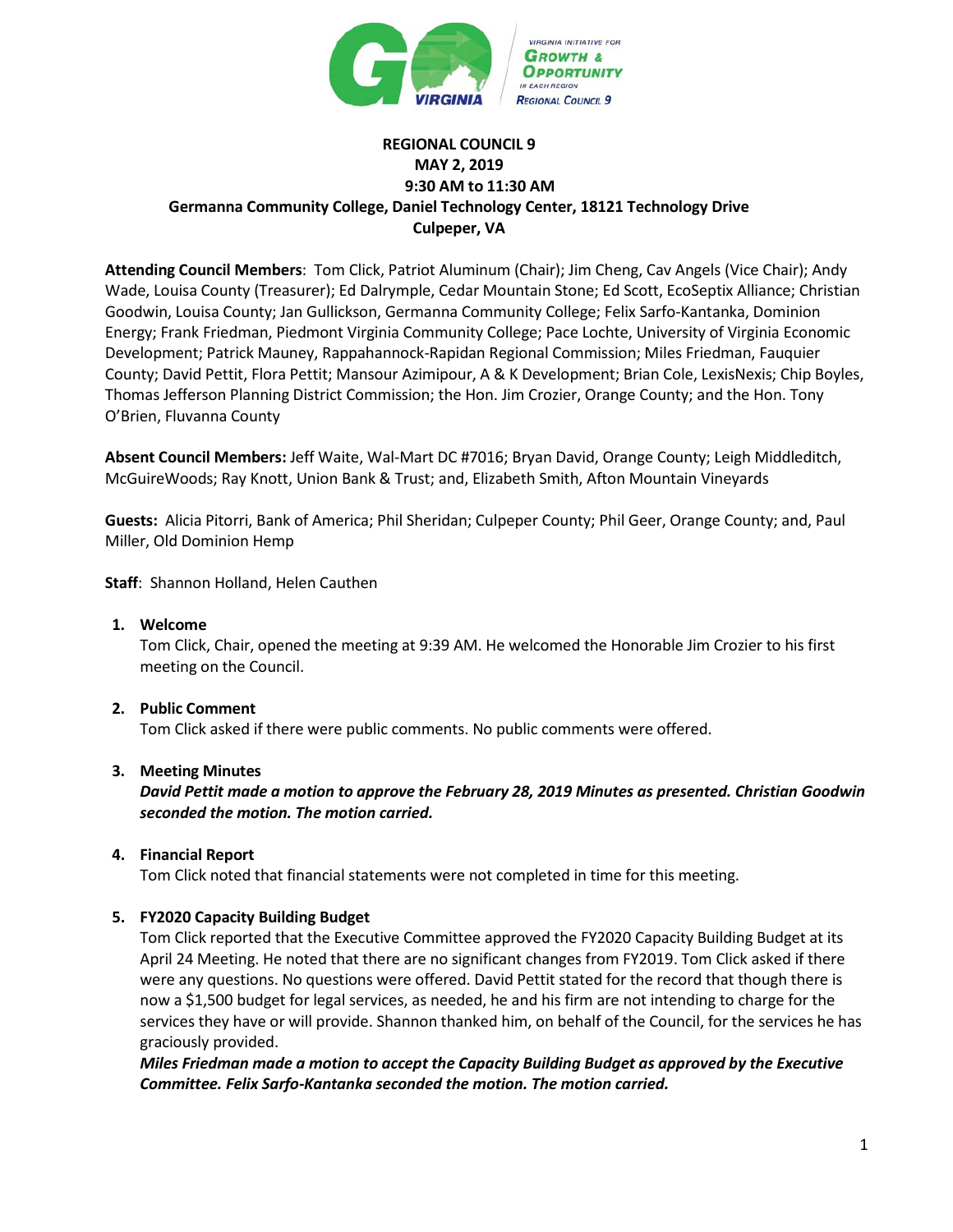### **6. Procurement Policy Revision- Small Purchases**

Referring to the policy in the meeting packet, Tom Click shared that the Executive Committee approved a revision to the current Procurement Policy to include wording for Small Purchases. David Pettit added context noting that Virginia Public Procurement allows for different requirements for small purchases if the policy is in writing.

*Ed Dalrymple made a motion to accept the approval of the Procurement Policy by the Executive Committee on April 24 and as provided. Brian Cole seconded the motion. The motion carried.* 

#### **7. Nominating Committee Appointments**

As stipulated in the Bylaws, Tom Click, as Chair, appointed a Nominating Committee to prepare a Slate before the Annual Meeting on June 25. The appointed Nominating Committee members are: Ray Knott, Pace Lochte, Patrick Mauney, David Pettit, and Ed Scott.

### **8. Request for Changes to Bylaws**

Tom Click shared that the Executive Committee was presented with a request to consider amending the Bylaws in order to designate seats for each of the three Community Colleges serving Region 9. Some of the concerns discussed at the Executive Committee Meeting included size of membership, quorum issues, addressing how other public member sectors are not fully represented, that Talent Development is only one of the four frameworks of focus, and that other regions do not have stipulated community college representation. After much discussion, it was agreed that a third member might be added as an Ex-Officio non-voting member.

*David Pettit made a motion that the Bylaws be amended to include an Ex-Officio Non-Voting member for the third community college president, subject to clarification that another private sector member would not also need to be added. Frank Friedman seconded the motion. The motion carried.* 

#### **9. Project Reviews**

Referring to the Project Review Summaries provided to Council members, Tom Click opened up discussions about each Per-Capita proposal before the Council.

**Regional Business Park** – As a reviewer, Patrick Mauney led the discussion of the project. All discussions were supportive of the proposal. It was stated that this project could be transformational for the region and the state.

*Chip Boyles made a motion to approve the project as presented. Tony O'Brien seconded the motion. The motion carried. Andy Wade and Christian Goodwin abstained.* 

**Young Entrepreneurs Program Resource Guide** – As a reviewer, Jim Cheng led the discussion of the project noting that it was a great project that addressed a gap in the ecosystem. Ed Dalrymple, also a reviewer, noted that the region needed this program and he would support in the Culpeper area. Jan Gullickson asked that Germanna be engaged in the project in some way, as well.

## *Jim Crozier made a motion to approve the project as presented. Tony O'Brien seconded the motion. The motion carried. Miles Friedman abstained.*

Jim Cheng asked if there was enough funding left in Region 9 Per-Capita funds to support these projects. Shannon Holland indicated that she had included recommendations for moving funds to accommodate the projects on the review summaries. She recommended that the Council consider moving up to \$111,111 from FY 2019 Project Reserves Capacity Building funds to Region 9 Per-Capita funds to support funding of both projects. She also noted that if these projects are funded by the Board, the Council will have finished awarding all of the FY2019 Per-Capita funds for Region 9. Shannon Holland explained that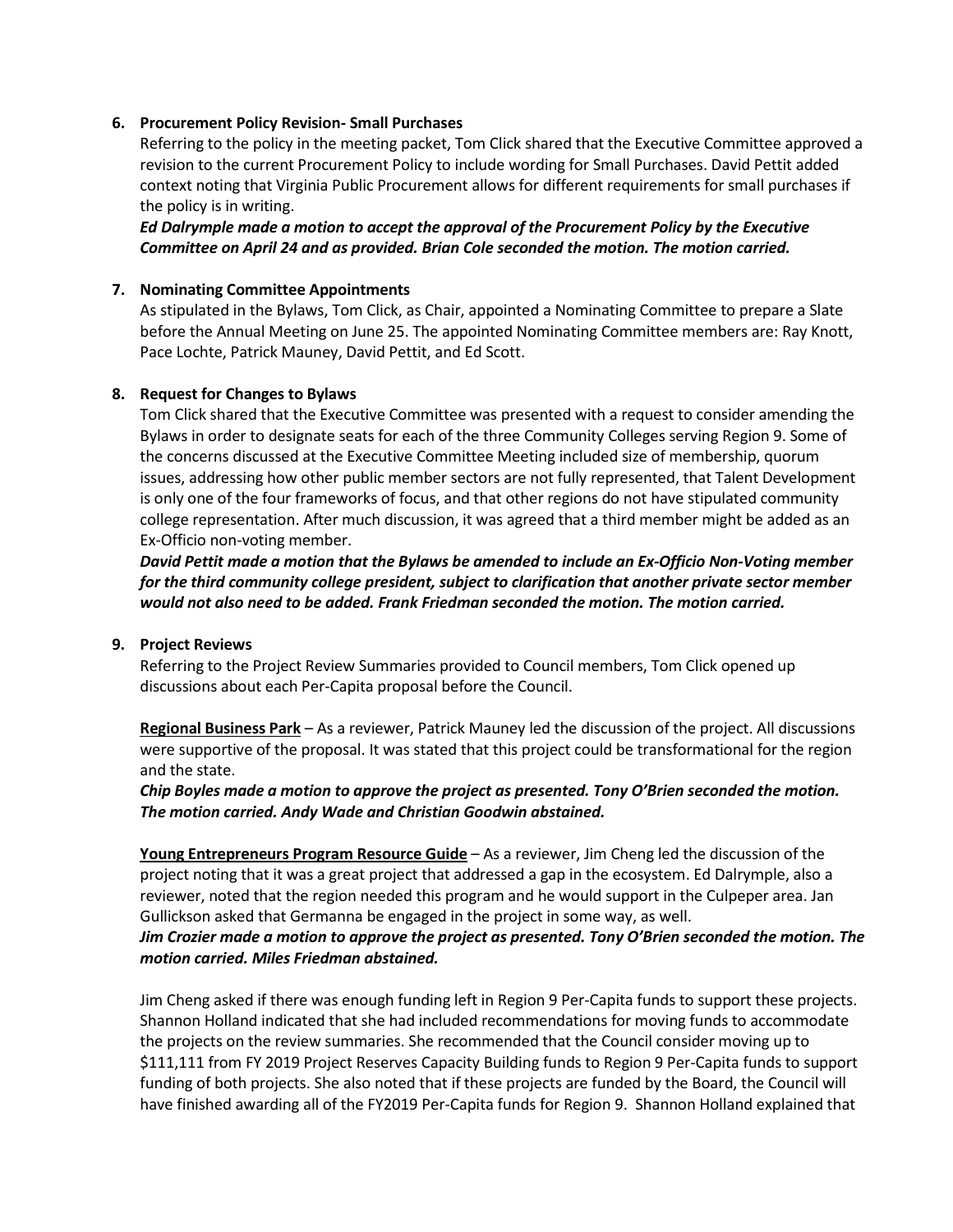the Council would need to vote on the funds transfer and Tom Click, as Chair, would need to write a letter to DHCD requesting the transfer.

*Tony O'Brien made a motion to approve the transfer of \$99,350 from FY2019 Project Reserves Capacity Building to Region 9 Per-Capita. Ed Scott seconded the motion. The motion carried.* 

### **10. Broadband Update**

Felix Sarfo-Kantanka gave an update on HB 2691 legislation taking effect July 1 related to broadband.

## **11. Executive Committee Meeting Update**

Tom Click provided additional updates from the April 24 Executive Committee Meeting, as follows:

- The Executive Committee approved the award of the "Venture Hub" Business Plan to Camoin and Associates for just less than the \$50,000 approved by Council at the January 2019 Meeting. The project will report back to the Council in the Fall.
- The Executive Committee approved a Request for Quote, as outlined in the packet, for completing the Region 9 Growth Plan update. The plan is required by law and is due to DHCD by August 1.
- The Executive Committee recommends that the Council hold off on deciding on an action plan for the \$300,000 Innovation & Entrepreneurship allocation opportunity, as the "Venture Hub" Business Plan may inform appropriate next steps.

### **12. Director Update**

Referring to the Director Update in the packet, Shannon Holland shared highlights for Region 9 including:

- Growth Plan Update Request for Quotes has been sent to Camoin, Mangum and Chmura with a deadline of Monday, May 6
- Project Updates:
	- o All projects have now submitted reimbursements requests
	- o Region 9 is leading other regions in paying out reimbursements according to information provided at the Chair/Vice Chair Meeting (March 2019)
	- o Catalyst Accelerator Project is in Contract Review and the planning team recently met to discuss a communications plan
	- o GWC PTEC DHCD has provided approval for a budget change request, if applicant chooses to act, for moving funds from project Administration line to a new Event line item for engaging businesses to drive student enrollment in the machining program. The welding school has been sold to an owner in Virginia. There have been 2 visits by outside companies to the DMG MORI showroom.
	- o Cyber and Crafting Projects have a lot going on at an accelerated pace
	- o CvilleBioHub may be working to complete their ECB grant early and submit a larger Per-Capita grant immediately by the Fall
	- o Application Pitch Calls for newly approved projects will be May 21 and 22

### **13. Other Business**

Frank Friedman suggested internal and external marketing pieces. The internal piece would help Council members keep up on project activity and the external piece would help promote Region Activity and successes. Shannon Holland noted this as an Action Item for the next Council Meeting.

Shannon Holland shared that she had just been informed that, Jeff Waite, who serves on the Council Ex-